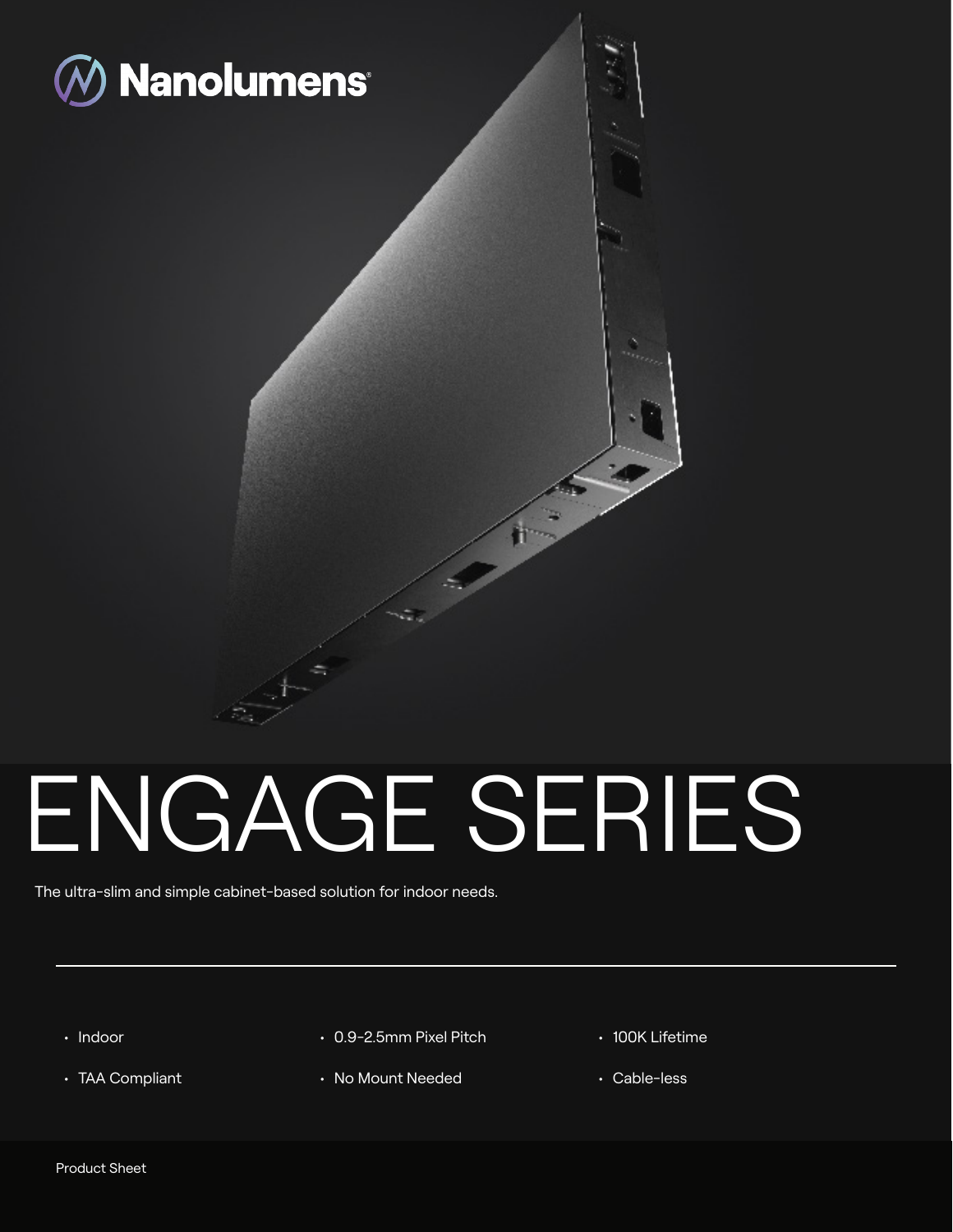

Elevate your environment with the NanoLumens Engage Series<sup>™</sup>.. This flat-panel display series was created to give customers our simplest -and slimmest solution - yet. Ideal for close-distance viewing environments where image clarity isa priority, the Engage Series™ ranges in pixel pitch from 0.93 to 2.5mm. Built into a lightweight cabinet system in a 16:9 ratio,

Engage Series™ displays make it easy to import and showcase all variants of 16:9 content. Engage Series™ displays can be installed and serviced from the front to minimize downtime and impact on infrastructure, and like all NanoLumens display solutions, they come backed by our industry-leading six-year warranty!





At NanoLumens, we've set our sights — and our standards — high when it comes to LED and service. We leverage the best of technology to meet everyday needs and enable digital transformation. Our promise to you is an unsurpassed first and lasting experience.

## Why Nanolumens NIXEL™ to Pixel Warranity

Your display is engineered to pass the ultimate test: time. We use high-performing materials like gold wiring to ensure your display is a worthwhile investment. Our Warranty coverage starts pixel one ensuring your display is covered 100% from our Atlanta headquarters.

# **Benefits**

#### 16:9 Standard Format

Ultra-Slim Frame

Take the complexity out of content creation and video wall design with our simple 16:9 format cabinets.

The ultra-slim cabinet ensures your display is sleek and modern while also being ADA compliant.

## Cable-LESS **Interconnects**

Engage series LED modules are cable-less making replacement as easy as a snap in and out saving in time and money.

# High Quality Materials

Ensure your display will stand the test of time and look great whether its year 1 or year 6.